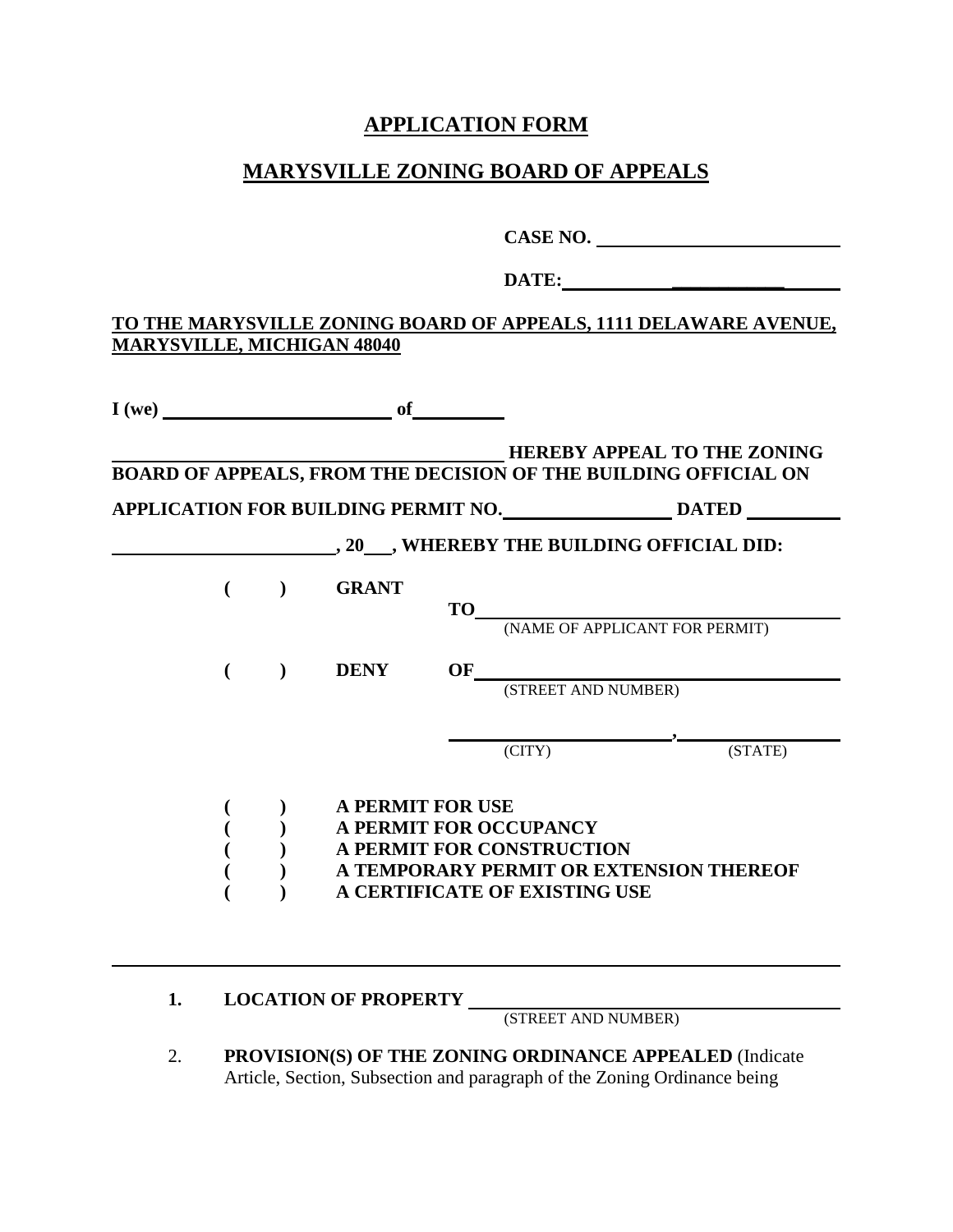Appealed, by number. **Do not** quote the Ordinance.)

### **3. TYPE OF APPEAL: Appeal is made herewith for:**

**( ) An interpretation of the Zoning Ordinance or Zoning Map ( ) An exception to the Zoning Ordinance or Zoning Map ( ) A variance to the Zoning Ordinance or Zoning Map ( ) A special use permit**

**4. PREVIOUS APPEAL. A previous appeal ( ) has ( ) has not been made with respect to this decision of the Building Official or with respect to this property. Such appeal(s) was (were) in the form of: ( ) a request interpretation**

- **( ) a request for an exception**
	- **( ) a request for a variance**
	- **( ) a special use permit**

| and was (were) made in Appeal No.<br>dated |  |
|--------------------------------------------|--|
| Appeal No.<br>dated                        |  |
| Appeal No.<br>dated                        |  |

**5. REASON FOR APPEAL. (Complete relevant blank)**

**a) INTERPRETATION OF THE ZONING ORDINANCE IS REQUESTED BECAUSE:**

#### **b) AN EXCEPTION OF THE ZONING ORDINACE IS REQUESTED**

PURSUANT TO ARTICLE \_\_\_\_\_\_\_\_\_\_, SECTION \_\_\_\_\_\_\_\_\_\_\_,

**SUBSECTION PARAGRAPH .**